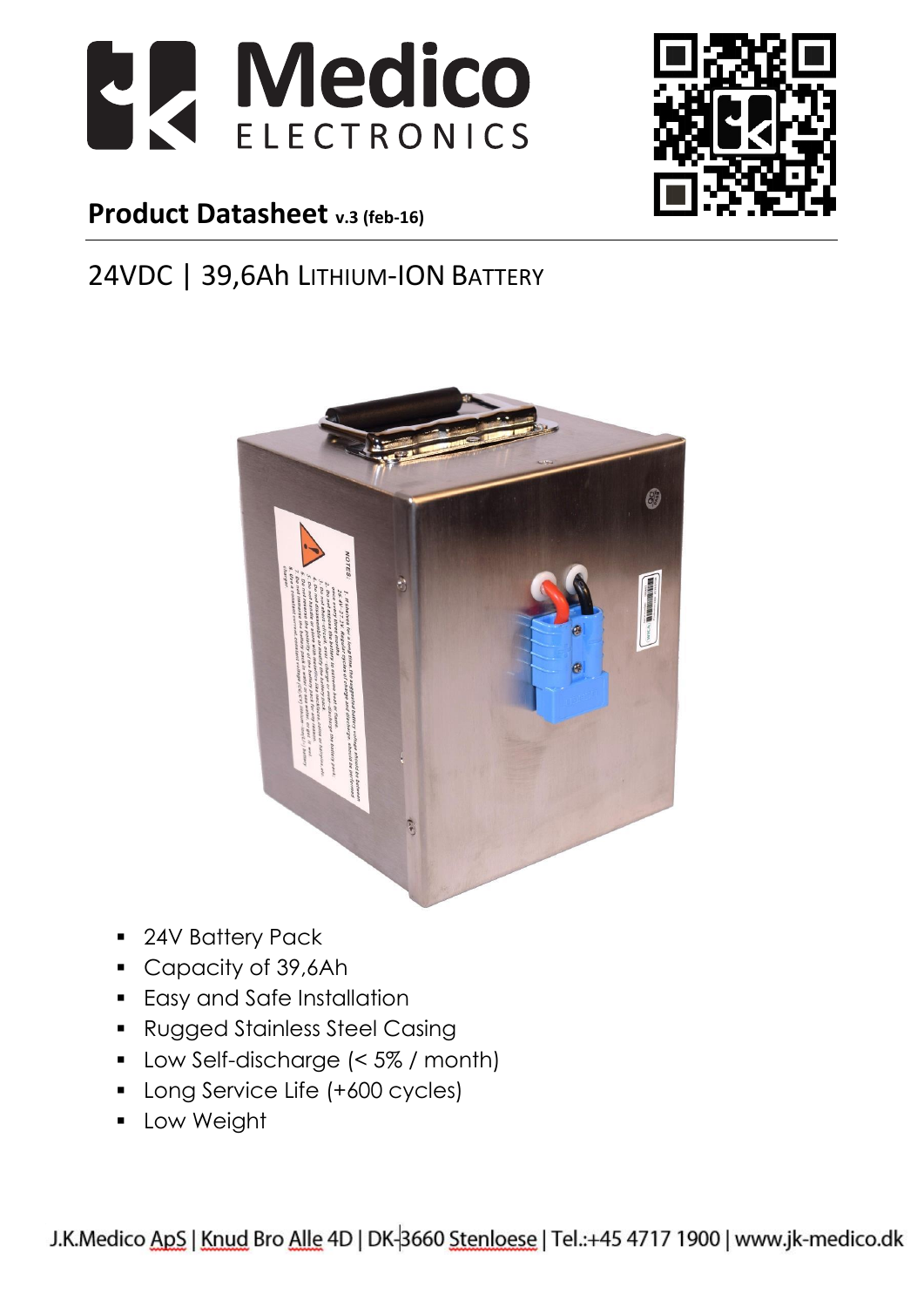



# **PACK SPECIFICATIONS**

| <b>SUBJECT</b>     | <b>VALUE</b>           |
|--------------------|------------------------|
| Voltage            | 24V (nominal)          |
| Capacity           | 39,6 Ah                |
| Cell configuration | 18P7S                  |
| Cell type          | 18650 / 2200 mAh       |
| Chemistry          | Lithium-NMC            |
| Cycle Life         | >600 cycles (@80% DOD) |
| Self-Discharge     | $<$ 5% / month         |
| <b>Dimensions</b>  | 163 x 153 x 212 mm     |
| Weight             | 8,66 Kg                |
| Casing             | Stainless steel        |
| Enclosure          | Waterproof             |
| Connector          | Anderson type (50A)    |
| <b>BMS</b>         | Integrated             |

# **BMS SPECIFICATIONS**

| <b>SUBJECT</b>                   | <b>VALUE</b>                    |
|----------------------------------|---------------------------------|
| Charge ending voltage            | 29.2±0.1 V                      |
| Discharge ending voltage         | 19.6±0.1 V                      |
| Standard cont. charging current  | 10A                             |
| Fast cont. charging current      | 50A (Recommended current = 20A) |
| Standard cont. discharge current | 30A                             |
| MAX. cont. discharge current     | 50A                             |
| Peak current                     | 120A (<1S)                      |
| Current consumption              | $<$ 2 (mA)                      |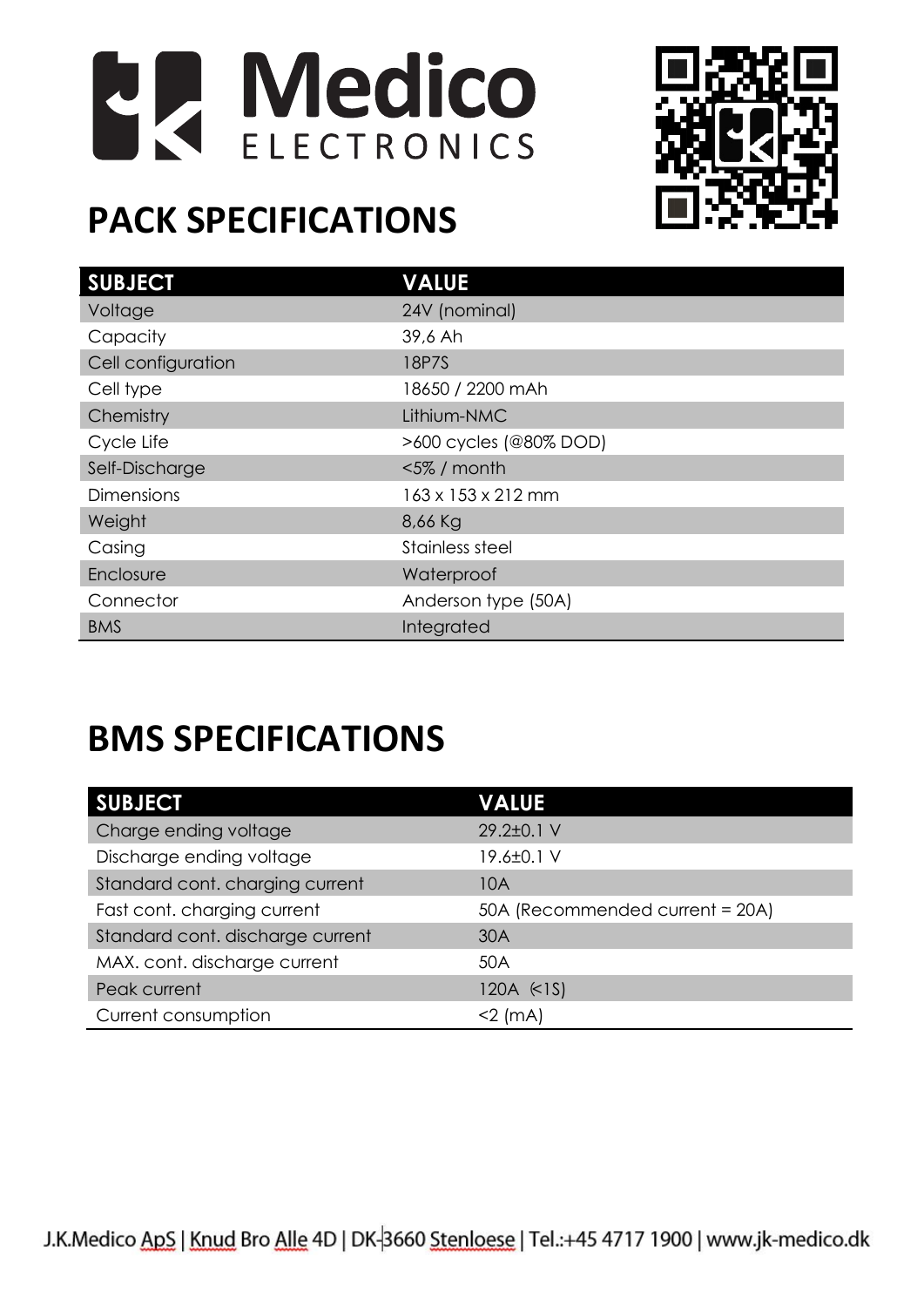



## **BMS CONFIGURATION**

| <b>SUBJECT</b>                        | <b>SPECIFICATION</b>                                    |       | <b>VALUE TOLERANCE</b> |
|---------------------------------------|---------------------------------------------------------|-------|------------------------|
| Overcharge<br>protection              | Over charge voltage                                     | 4.25V | ±50(mV)                |
|                                       | Output delay of overcharge                              | 1000  | $±100$ (mS)            |
|                                       | Overcharge release voltage                              | 4.15V | ±50(mV)                |
| Overdischarge<br>protection           | Overdischarge voltage                                   | 2.8V  | ±50(mV)                |
|                                       | Output delay of overdischarge                           | 200   | $±50$ (mS)             |
|                                       | Overdischarge release voltage                           | 3.0V  | ±50(mV)                |
| Overcurrent<br>protection             | Overcurrent protection                                  | 120   | ±10(A)                 |
|                                       | Output delay of overdischarge current<br>protection     | 500   | $±50$ (mS)             |
|                                       | Qualification of release from overcurrent<br>protection |       | Cut off load           |
| <b>Short circuit</b><br>protection    | Short circuit protection current                        | 200   | ±10(A)                 |
|                                       | Output delay of short protection                        | 200   | $\pm 100$ (US)         |
|                                       | Qualification of release from short<br>protection       |       | Cut off load           |
| <b>High temperature</b><br>protection | High Temperature Protection (°C)                        | 65    | $\pm 2$ (°C)           |
|                                       | High Temperature Protection Release (°C)                | 55    | $\pm 2$ (°C)           |

### **CHARGE PROFILE**



Charging must be performed with a suitable lithium battery charger. First phase must be "constant current"  $(CC)$  – second phase must be "constant voltage" (CV). For an optimal life-span, the charging process should stop when the charging current is less than 2A. Trickle-charging or float-charging is not necessary, and can potentially shorten the life-span of the battery. When stored for a prolonged time, charging should be performed every 3 months, in order to maintain battery performance and capacity.